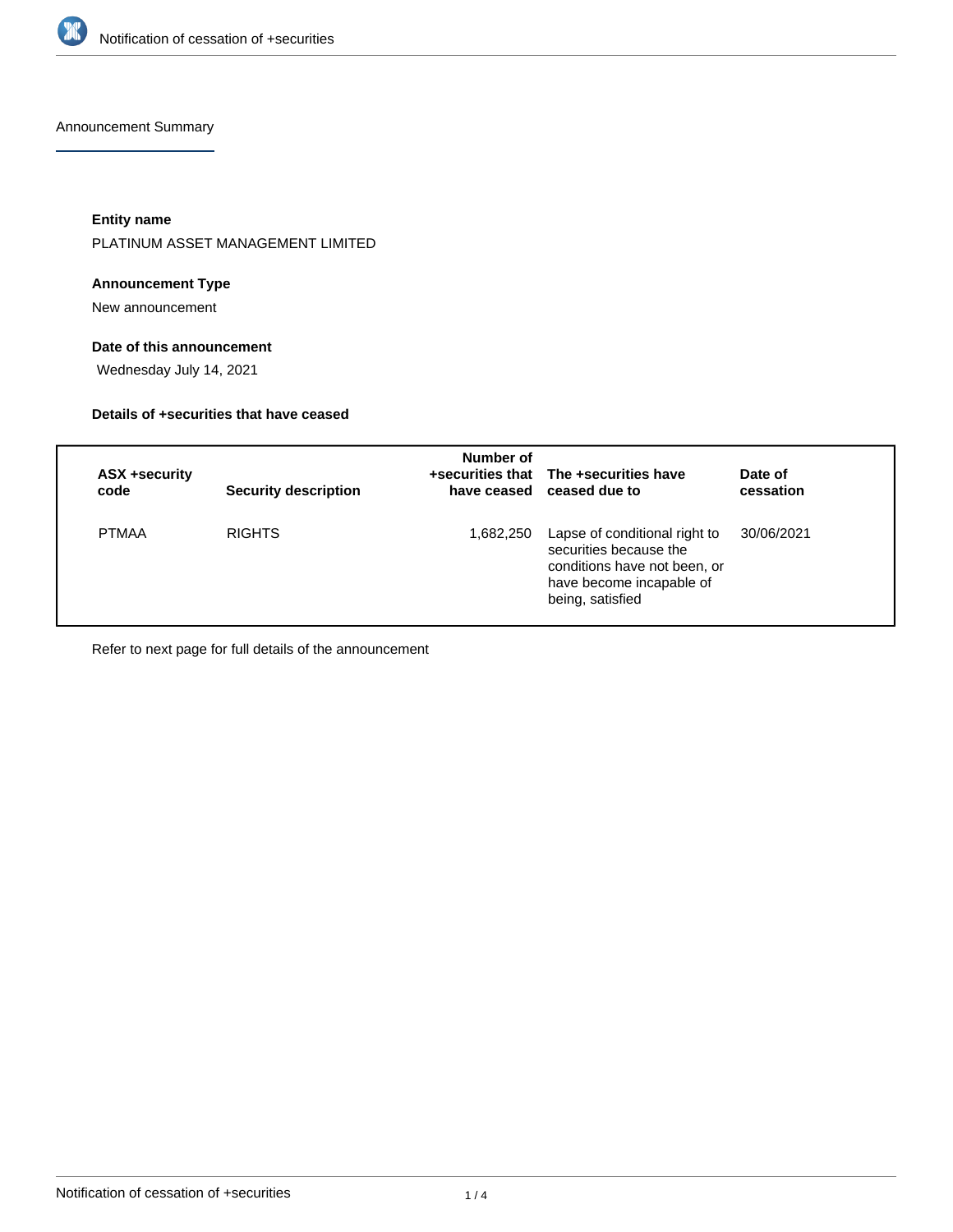

Part 1 - Announcement Details

## **1.1 Name of +Entity**

PLATINUM ASSET MANAGEMENT LIMITED

We (the entity named above) provide the following information about our issued capital.

**1.2 Registered Number Type** ABN

**Registration Number** 13050064287

**1.3 ASX issuer code** PTM

**1.4 The announcement is** New announcement

# **1.5 Date of this announcement**

14/7/2021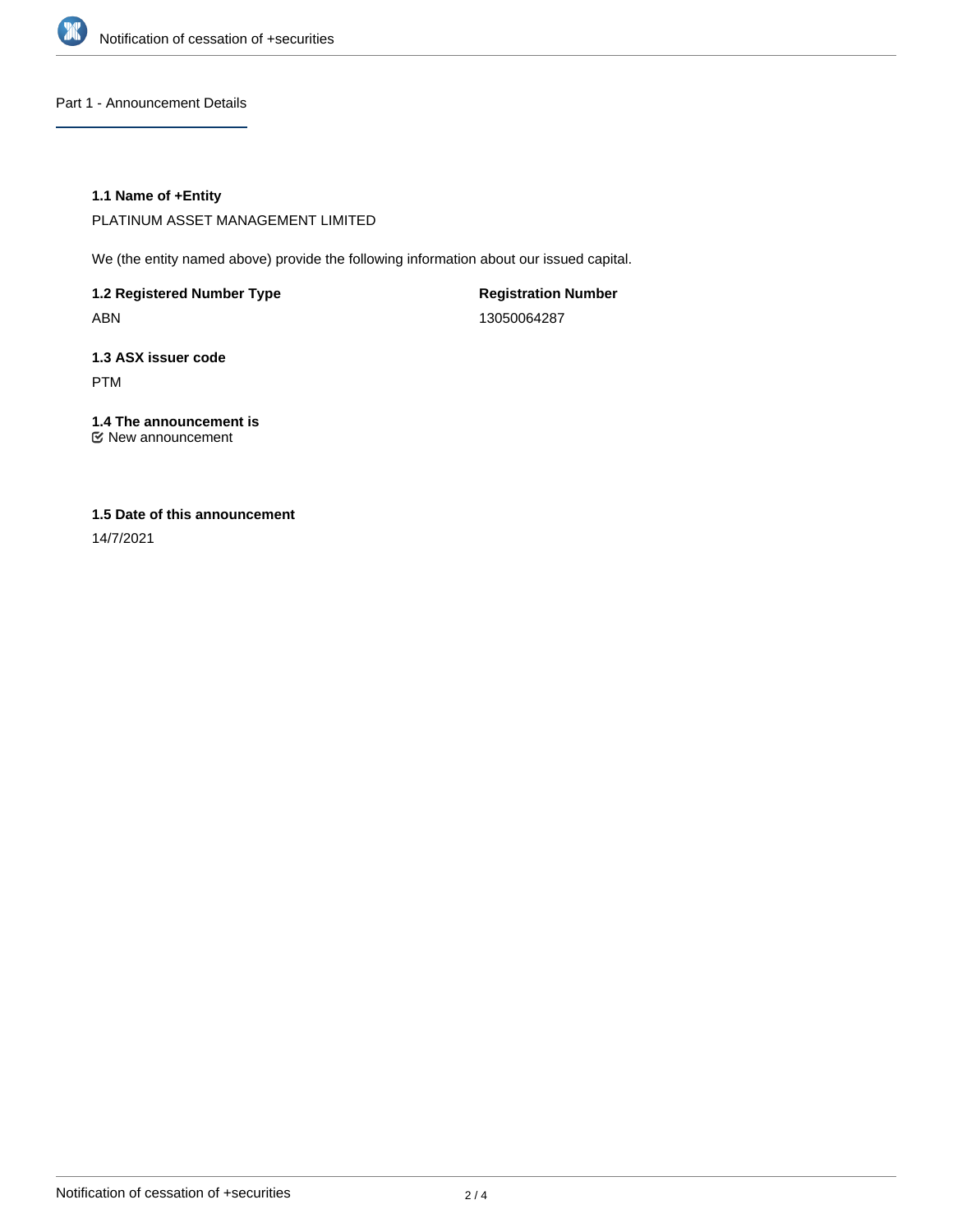

### Part 2 - Details of +equity securities or +debt securities that have ceased

## **ASX +Security Code and Description**

PTMAA : RIGHTS

### **Unquoted +equity securities that have ceased**

### **Number of securities that have ceased**

1,682,250

### **Reason for cessation**

Lapse of conditional right to securities because the conditions have not been, or have become incapable of being, satisfied

30/6/2021

**Is the entity paying any consideration for the cessation?** No

# **Any other information the entity wishes to notify to ASX about the cessation?**